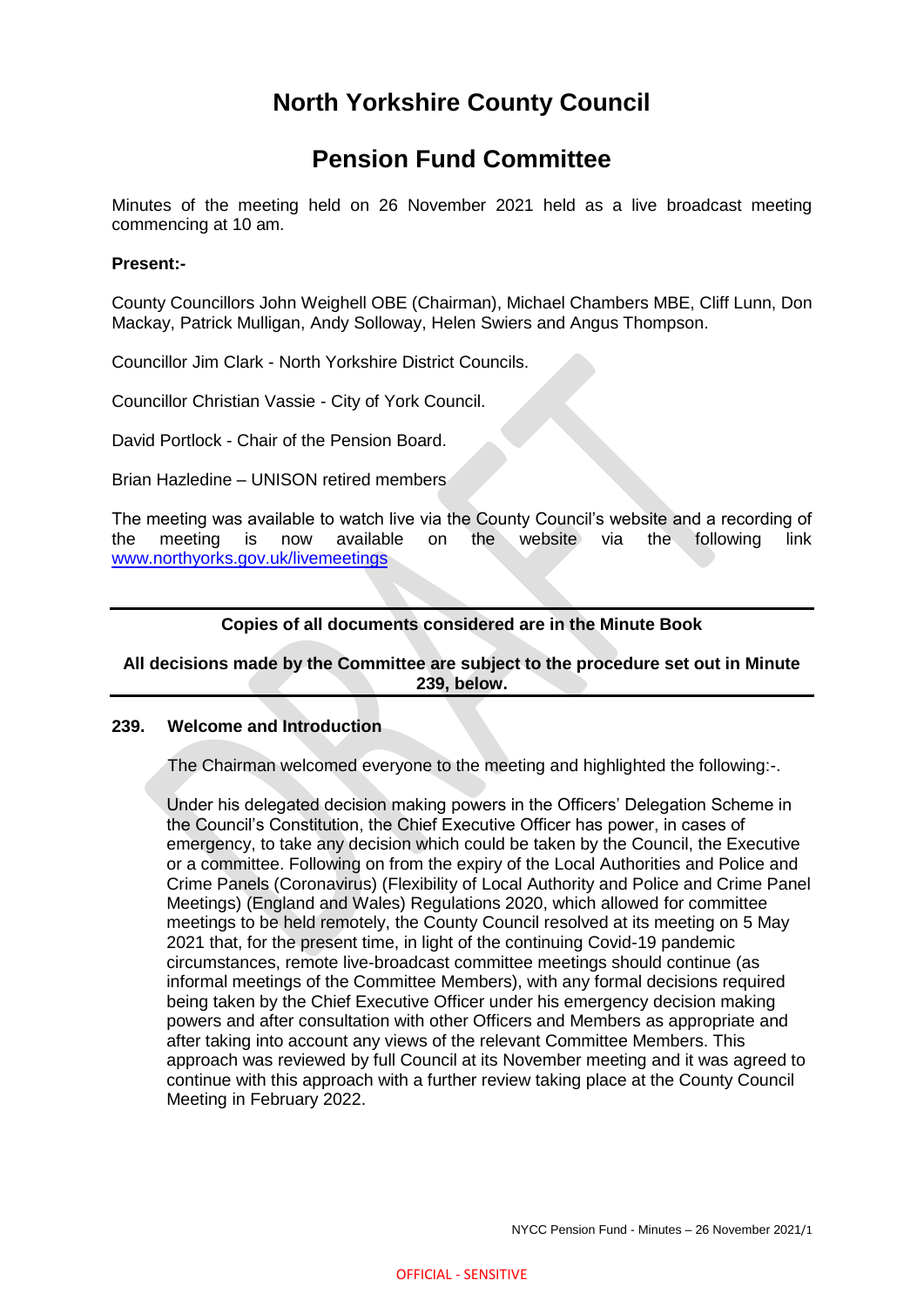## **240. Exclusion of the Public and Press**

#### **Resolved –**

That on the grounds that it involved the likely disclosure of exempt information as defined in paragraph 3 of Part 1 of Schedule 12A to the Local Government Act 1972 as amended by the Local Government (Access to Information) (Variation) Order 2006, the public was excluded from the meeting during consideration of agenda items: 3(b) – Confidential minutes of  $10^{th}$  September 2021; and: 12 – Asset Allocation

#### **241(a).Minutes**

#### **Resolved -**

That the Minutes of the meeting held on 10 September 2021were confirmed and would be signed by the Chairman as a correct record at the first available opportunity.

#### **241(b).Confidential Minutes**

That the Confidential Minutes of the meeting held on 10 September 2021 were confirmed and would be signed by the Chairman as a correct record at the first available opportunity.

(There was no discussion of the Confidential Minutes, therefore, the Meeting did not go into private session).

#### **242. Declarations of Interest**

There were no declarations of interest.

#### **243. Public Questions or Statements**

There were no public questions / statements

## **244. Pension Administration Report**

Considered -

The report of the Treasurer providing Members with information relating to the administration of the Fund in the quarter and updating on key issues and initiatives which impact the administration team, including the following:-

Admission Agreements and New Academies

Administration

Membership Statistics

Throughput Statistics

Performance Statistics

Commendations and Complaints

Annual Benefit Statements 2021

Issues and Initiatives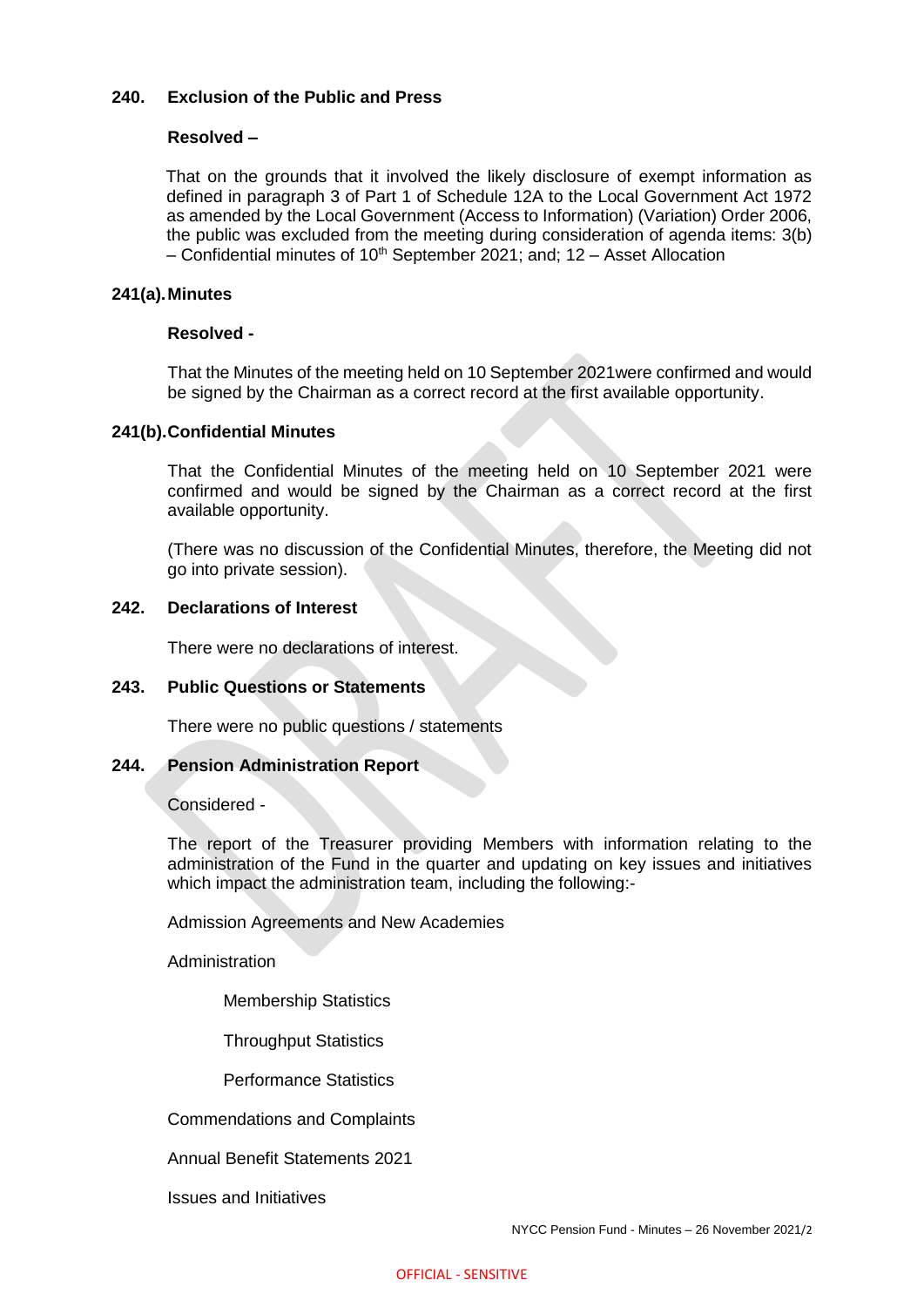GMP and Pensioner Data Reconciliation

Breaches Policy & Log

Business Plan update

Administration System Project

Other Key Projects

**McCloud** 

**Broadacres** 

Governance Documents

Funding Strategy Statement

Admissions and Terminations Funding Policy

Pensions Administration Policy

Business Plan Update

Member Training

Meeting Timetable

The following issues from the report were highlighted:-

- The impact of increased demand on the team on the performance satisfaction rating. New systems are continuing to be bedded in which affected this, therefore, additional resources had been recruited, together with a change in structure for the team, to address the increased outstanding work.
- In respect of the issuing of Annual Benefits Statements (ABS), 100% of deferred members had now been issued. Work had taken place on the outstanding active members' statements since the report was produced and, 575 now had been issued, 76 were not eligible for a Statement, 352 had outstanding year- end queries and 155 were being checked for eligibility.
- The Pensioner Data Reconciliation project had been completed and pension records had been amended. Around 1800 pensioners have had their records amended, 581 had been overpaid, with average overpayment being £206.70 per annum (ranging from £7.42 to £12k). 711 had been underpaid, with the average underpayment being £54.30 per annum (ranging from £1.74 to £1500). Arrears on underpayments will be paid, but overpayments will not be reclaimed. All pensions have now been rectified to the correct amount.
- There had been 4 breaches since the previous report, details of which were set out in the report – these related to 3 administrative breaches, one of which was related to data collection by the third party contractor dealing with data for McCloud, and the other relating to the ABS and 100% having not been issued.
- An update of the Fund's Business Plan was provided.
- The Administration System project was progressing well. Work was taking place with NYCC and City of York Council to get them on board as soon as possible, as the two largest employers.
- It was explained that pensioner members of the Fund were being encouraged to take up the self-service, on-line option for services they required from the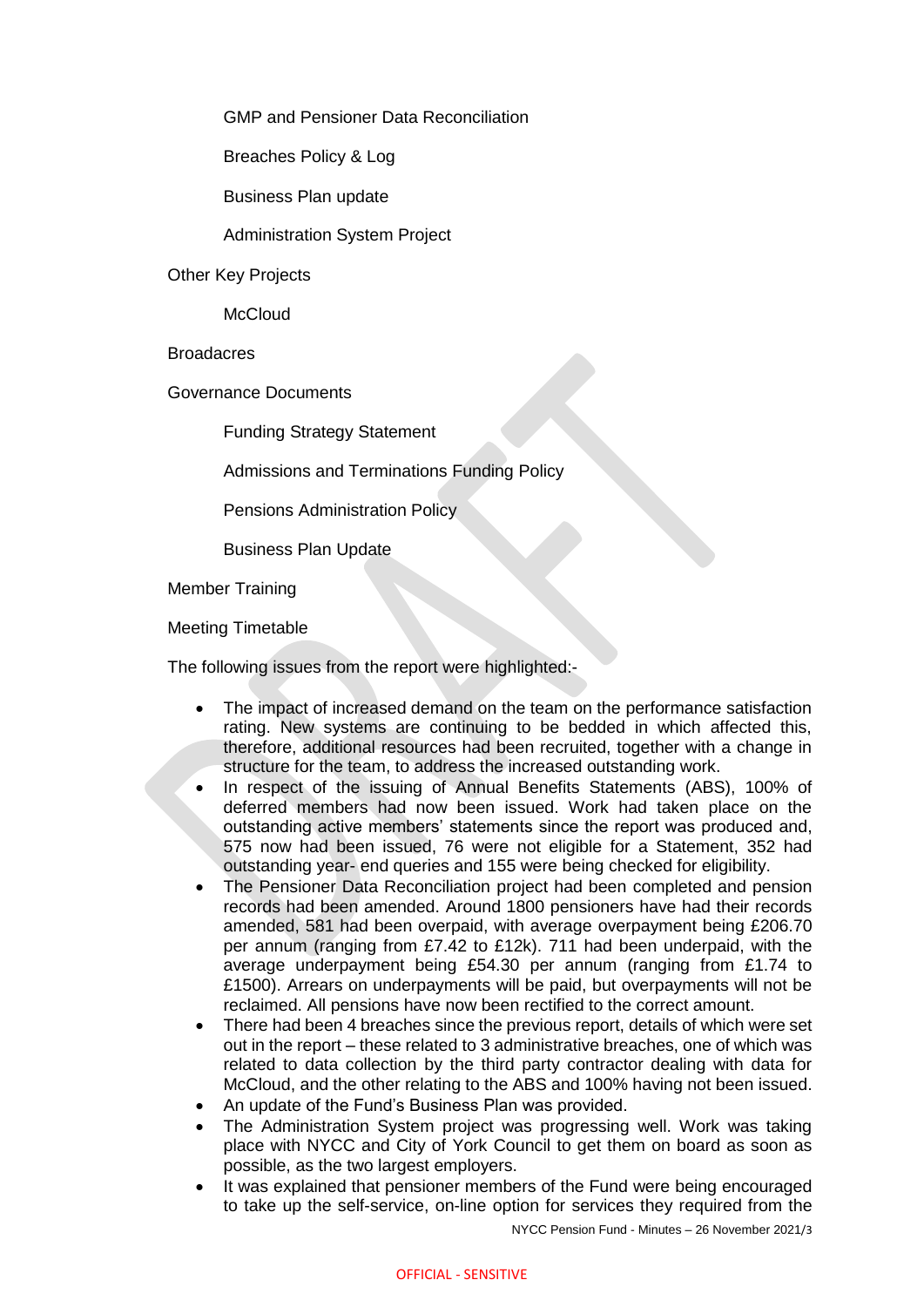Fund, however, they could opt-out of this if they wanted to maintain postal and telephone services. Around 25% of the overall pensioner members had opted out and their service would be continued in-line with their requirements, but the option to move to self-service was still available to them.

The collection of data for McCloud continued to be progressed.

Members discussed the report and the following issues and points were raised:-

- A Member asked for details in relation to how long the Broadacres issue would take to resolve. The Treasurer responded stating that, initially, the issue had to be discussed with the appropriate Government Policy Team, which had been arranged. Broadacres were also obtaining the appropriate information to submit to the Secretary of State. The whole process could take a number of months and Members would be provided with regular updates on how this was progressing. The Member representing the District Councils stated that he had discussed the issue with the Treasurer and was satisfied with the information provided but would continue to monitor the progress.
- A Member noted that some of the information contained with attendance at training, conferences and events appendix to the report was incorrect. In response it was stated that the appendix would be corrected and Members were asked to provide details to the Clerk of any information they wished to be included in this appendix, going forward.

#### **Resolved – that the following be referred to the Chief Executive Officer for consideration under his emergency delegated powers:**

- (i) That the contents of the report be noted;
- (ii) That in terms of the data breaches reported, Members agreed that no reports should be made to the Pensions' Regulator in respect of the two issues related to the gathering of data for the McCloud case, the copy of a letter left on a printer and not meeting the deadline for the issuing of Annual Benefits Statements to deferred members of the Fund. However, further information was required before a decision could be made on not meeting the deadline for the issuing of Annual Benefits Statements to active members of the Fund;
- (iii) That the proposed Meetings' timetable for 2022/23 be approved.
- (iv) That the Administration Team be congratulated for their continued hard work and good performance through an extremely difficult time.

## **245(a) Death Grant – Mrs P**

Considered -

The report of the Treasurer providing Members with information relating to the death of Mrs P in January 2019 in order that a decision could be made as to the beneficiary of the death grant now payable.

Members were reminded that it was an administering authority discretion under the regulations to decide to whom death grants are paid.

Background information was provided to enable Members to make a decision on this matter.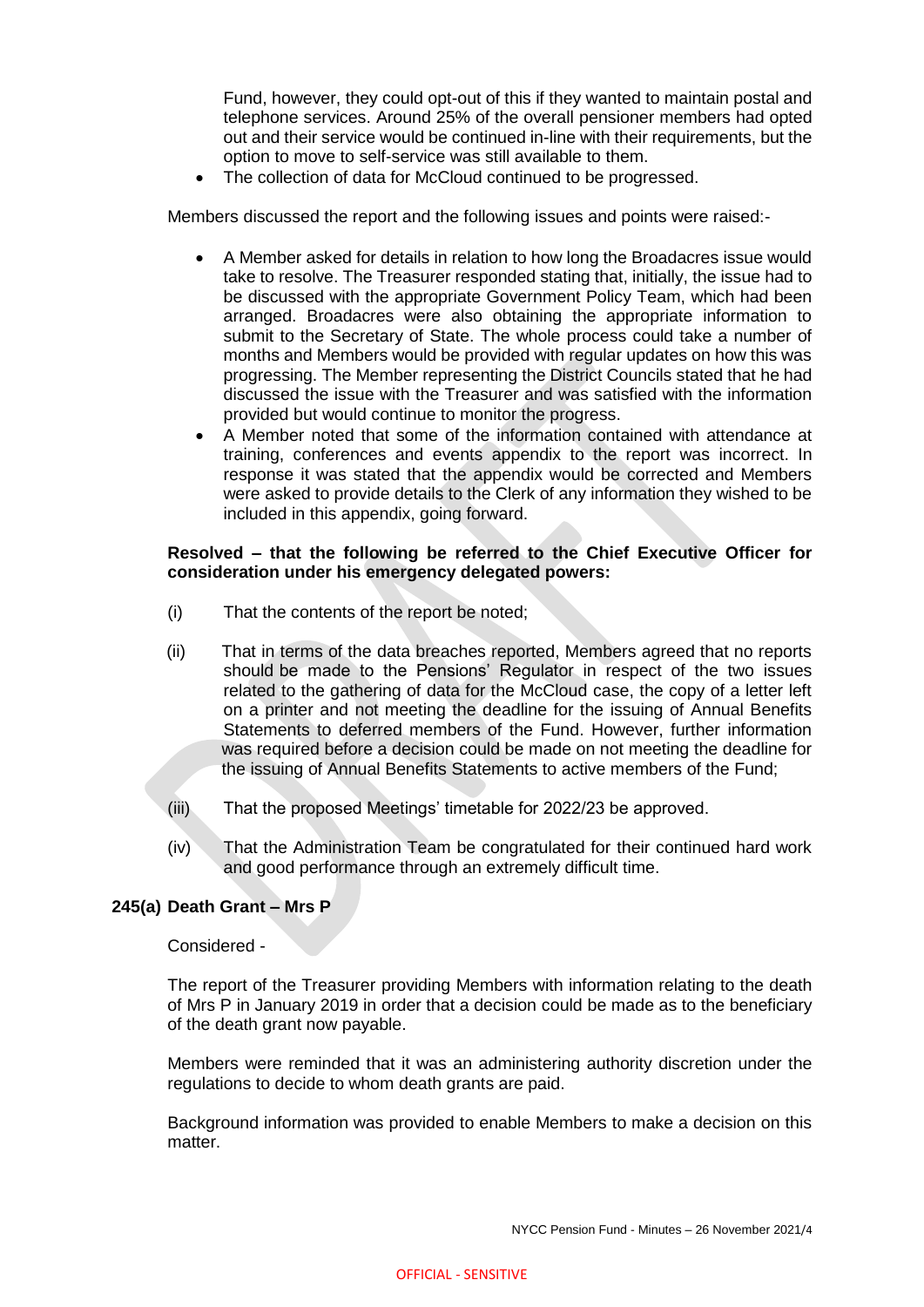Members discussed the report and agreed that the deceased had one immediate family member, the co-habiting partner, who had proven dependency on the deceased whereas the sister and father did not appear to have any dependency.

## **Resolved –that the following be referred to the Chief Executive Officer for consideration under his emergency delegated powers:**

That the death grant be paid in its entirety to the partner who had proven dependency in order to receive a co-habiting partners pension.

#### **245(b) Death Grant – Mrs R**

Considered -

The report of the Treasurer providing Members with information relating to the death of Mrs R in January 2020 in order that a decision could be made as to the beneficiary of the death grant now payable.

Members were reminded that it was an administering authority discretion under the regulations to decide to whom death grants are paid.

Background information was provided to enable Members to make a decision on this matter.

Members discussed the report and agreed that the North Yorkshire Pension Fund had received confirmation that the son had actively been involved in dealing with the estate of the deceased (e.g. he had paid the funeral expenses in full). He should therefore be recompensed for these costs and the overall benefit payable was marginally greater than the cost of the funeral. The son was also likely to have incurred other incidental costs and the remaining sum was regarded as such low value that there was little benefit in seeking further interested parties and potentially sharing any residual element.

#### **Resolved –that the following be referred to the Chief Executive Officer for consideration under his emergency delegated powers:**

That the death grant be paid in its entirety to the son.

## **245(c) Death Grant – Mr A**

Considered -

The report of the Treasurer providing Members with information relating to the death of Mr A in May 2020 in order that a decision could be made as to the beneficiary of the death grant now payable.

Members were reminded that it was an administering authority discretion under the regulations to decide to whom death grants are paid.

Background information was provided to enable Members to make a decision on this matter.

Members discussed the report and agreed that although there was a nomination in place the Committee felt consideration should also be given to the dependent children from the previous marriage. It was felt a 50/50 split took account of the fact the widow had the greatest dependence on the deceased at the time of death but the 3 children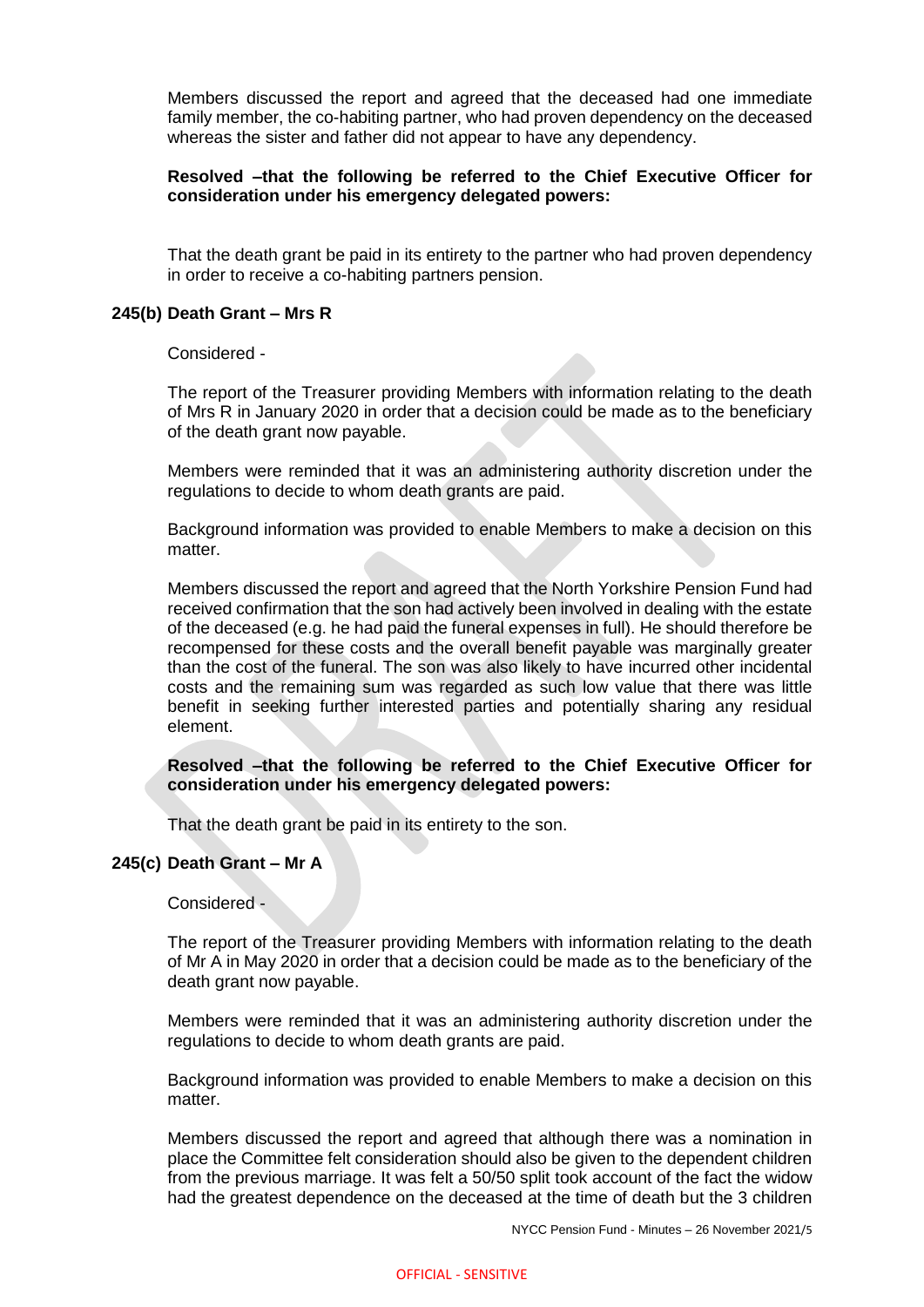from the previous marriage should also receive some benefit. It was noted that there was discussion taking place on the settling of the estate between the widow and the ex-spouse on behalf of the children and a payment of 50:50 could be fed into those discussions.

#### **Resolved –that the following be referred to the Chief Executive Officer for consideration under his emergency delegated powers:**

That the death grant should be split 50/50 between the widow and the ex-spouse for the benefit of his 3 children, in recognition that there were multiple dependants of the deceased and all should benefit from the death grant.

#### **246. Pension Fund Annual Report 2020/21 – including Final Accounts**

Considered –

The report of the Treasurer requesting Members to approve the Pension Fund Annual Report 2020/21 and providing an update on the Final Accounts.

The Annual Report was attached as an appendix to the report and the Treasurer noted that the details within in it had been considered previously by the Committee at Pension Fund Committee meetings throughout the year.

In respect of the Statement of Final Accounts (SoFA) the Treasurer stated that the final publication of these continued to be delayed due to resource problems for the External Auditor. He noted that the accounts could not be published separately to those of the County Council, therefore, both had to be completed before they were published despite the Pension Fund accounts having been completed. It was now expected that a final report would be submitted to the Audit Committee on 13<sup>th</sup> December 2021 to consider the SoFA.

The Treasurer stated that in line with legislation, the Annual Report had to be published by the 1<sup>st</sup> December. He had taken legal advice and it had been clarified that the Annual Report, without the SoFA having been signed off, could be published. A note would be included with the Annual Report to highlight this position. Any changes to the final SoFA would be reported back to the Committee.

Members discussed the report and the following issues and points were raised:-

- A Member sought clarification regarding the legal advice obtained in relation to the publication of the Annual Report with the SoFA not finalised, in respect of compliance with the legislation and whether the issue would need to be reported to the Pensions' Regulator. The Treasurer stated that he had obtained advice from the County Council's Monitoring Officer and it had been clarified that the action identified could be undertaken under Regulation 57 (i), (ii) and (iii).
- It was noted that the Annual Report was usually accompanied with a report from the Independent Observer to the Fund, but this had not been made available. In response it was stated that a yearly review was not due, with this work being undertaken on a two year basis, therefore this would be made available next year. The Treasure noted there was no obligation to have an Independent Observer, however, it was seen as good governance. Such an appointment was likely to be included in the outcomes from the Hymans review on Good Governance, which was expected to be published next year, with the Independent Observer assisting with the understanding and assimilation of this.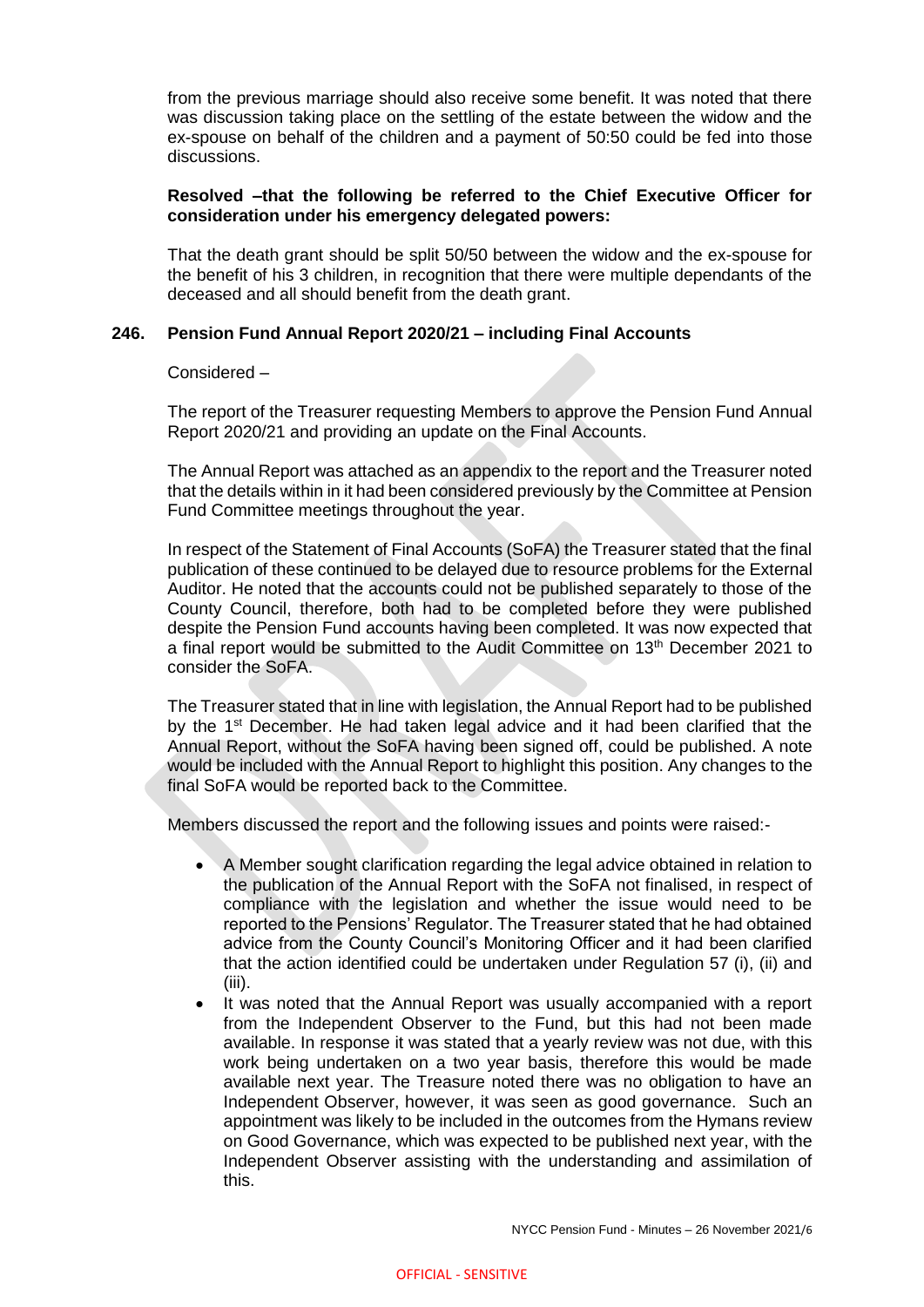- A Member welcomed the references to climate change matters within appendix 4 to the report, which would assist with responses to the Task Force on Climate Related Financial Disclosures, going forward. It was noted that the Fund was working on that matter, with reporting expected from March 2023 in relation to that.
- A Member asked whether the Committee, and the County Council in general, should be concerned with regards to the External Auditor not signing off the SoFA on time. In response the Treasurer stated that this was a national issue and assured Members that the situation was not unique to the NYPF nor the County Council.

## **Resolved – that the following be referred to the Chief Executive Officer for consideration under his emergency delegated powers:**

That the Pension Fund Annual Report for 2020/21 be approved.

## **247. Budget/Statistics**

Considered -

The report of the Treasurer outlining the following:-

- the 2021/22 budget and the cost of running the Fund
- the 4 year cashflow projection for the Fund

The latest forecast outturn position against the 2021/22 budget was an estimated total running cost of £34.1m for the Fund against a budget of £33.9m, as at the end of September 2021, with no significant changes from Quarter 1.

The overall cashflow position was a small surplus for 2021/22 and 2022/23, turning into deficits for 2023/24 and 2024/25. It was emphasised that although the Fund was moving into negative cashflow this was completely normal for pension funds as they mature. To give some context, it was noted that the forecast 2023/24 cash position of negative £8.7 million represented approximately 0.2% of the current value of the Fund, and was not material when compared to the expected annual growth in the value of the Fund of 5.6%.

The following issues and points were raised during a discussion of the report:-

- Clarification was provided in respect of the figures within the table appended to the report.
- The Treasurer stated that the cashflow deficit position was relatively small in context to the overall size of the Fund, and indicated a positive position for the Fund in terms of its value. He noted that plans were in place to address negative cashflow when that arose.

## **Resolved –**

That the contents of the report be noted.

## **248. Performance of the Fund**

## Considered –

Report of the Investment Consultants, AON, providing details of performance and asset allocation information for the Fund along with a background to the investment markets during the second quarter of 2021/22.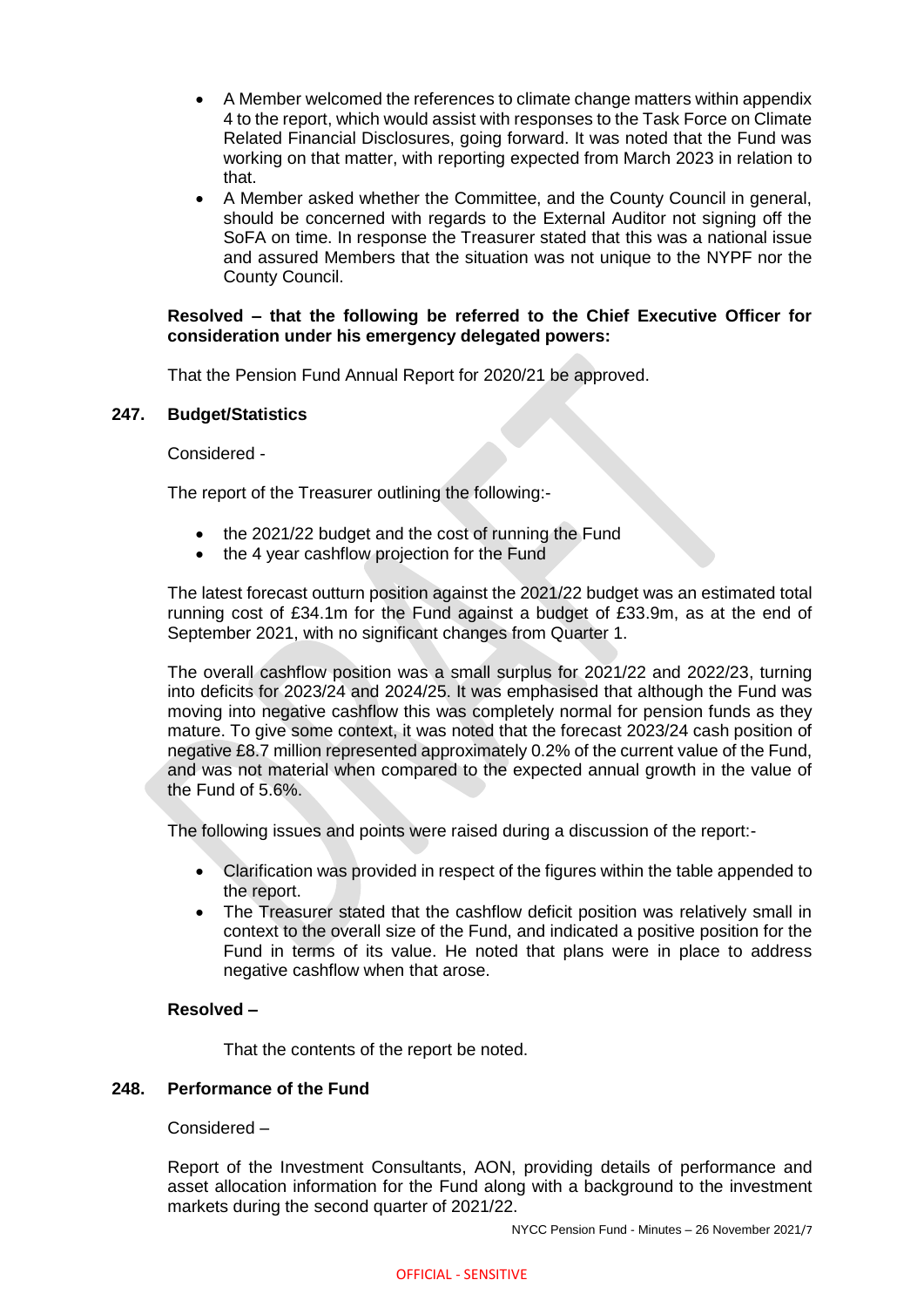The following issues were highlighted:-

- Performance by the Fund's investments in the Quarter sees the Fund 130% funded with a surplus of around £1bn.
- Bailie Gifford continued to perform strongly leading to a good performance in equities overall.
- The performance of the various Fund Managers, and the investments managed within the BCPP were outlined.
- The risk from inflation to the markets, in the short and longer term, was outlined together with the risk of over-reliance on returns from equities.
- Inflation levels were rising due to short term supply and demand issues created by the pandemic and Brexit, therefore, it was not expect that there would necessarily be long term inflation issues.
- The actuary would be considering the impact of inflation during the forthcoming Triennial Valuation which could affect the level of contributions, going forward.
- Issues around Index Linked Gilts and Corporate Bonds were outlined, with these currently very expensive and unlikely to bring any significant benefit, unless increasing inflation was likely to be a long term issue where inflation linked assets would benefit the Fund.
- Details relating to liabilities, assets and equities, and the impact of the current economic situation on those, were outlined.
- The risk factor of large exposure to equities remained and the Fund's Investment Strategy continued to seek to reduce that risk, with volatility in the markets remaining.
- Climate Change and carbon reduction are issues that will feature prominently in respect of investment opportunities going forward, and the Investment Strategy would take account of that.

The following issues and points were raised during a discussion of the report:-

- Clarification was provided that, although the inflationary pressures were considered to be short term, continued difficulty with supply and rising wages could see this develop into a medium/long term issue.
- A discussion of the continued excellent performance of Baillie Gifford, and their portfolio, was undertaken.
- The current factors contributing to increased inflation in the short term were outlined.
- A member raised concerns that, given the details provided earlier in the meeting, it was the wrong time to be investing in Index Linked Gilts. In response it was stated that the investment referred to related to transferring an existing Index Linked Gilts investment with M&G into BCPP, which was a change of manager rather than a asset class.
- It was noted that there was a reduced number of fund manager reviews within the report submitted to this meeting. In response it was stated that a review of fund managers was currently taking place, in conjunction with BCPP, and it was expected that future reports would include more detail. Verbal updated were provided on some of the main fund managers, including some of those within BCPP.
- A Member emphasised the need to consider the long term picture when looking at investments, highlighting the excellent performance of the Fund in recent years which had led to the current funding position. He highlighted how similar economic situations had occurred previously but by trusting the Investment Strategy the Fund had prospered.
- A Member highlighted how the NYPF was the highest performing Fund in the pool, and one of the best performing Funds in the LGPS. He emphasised how this had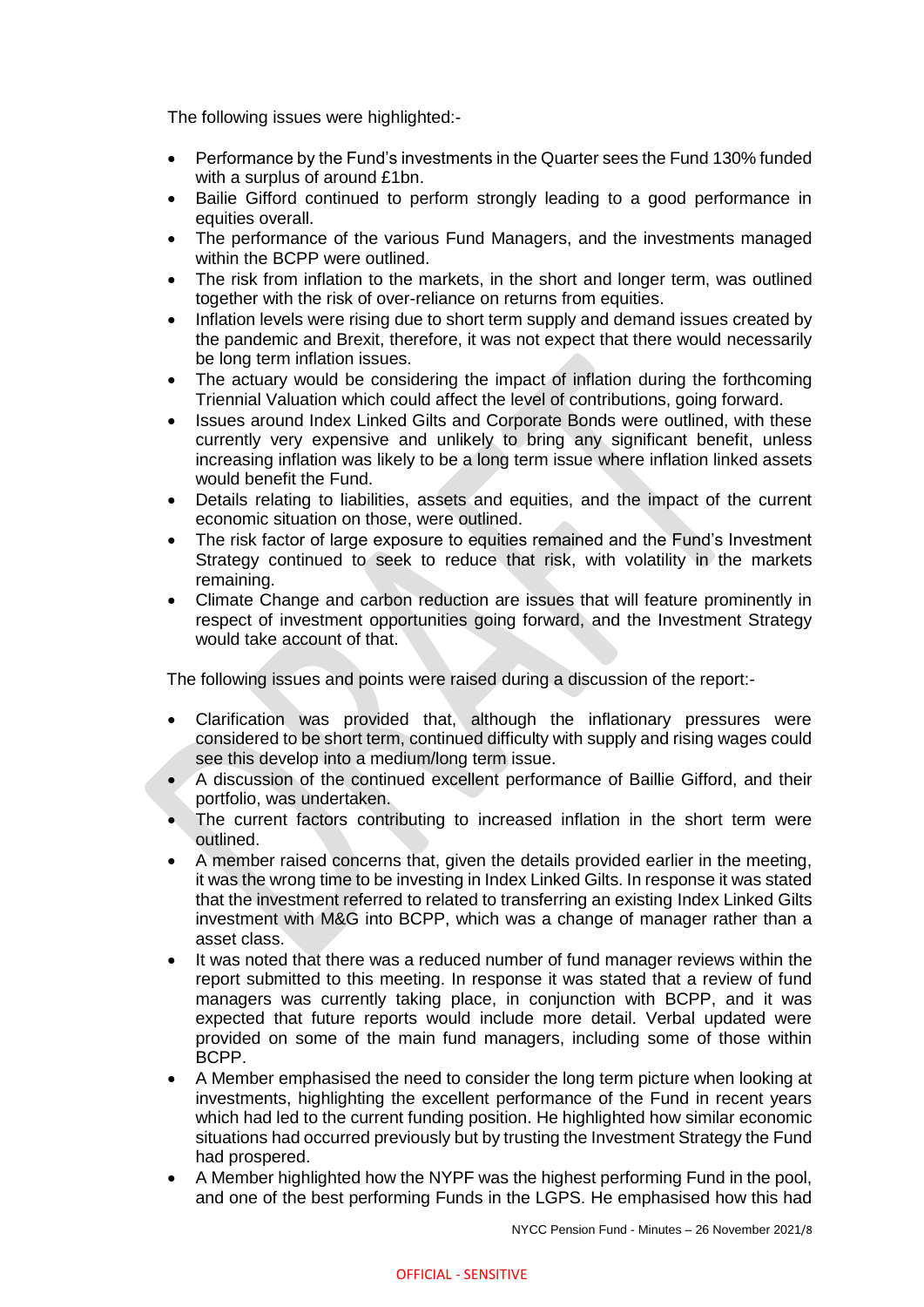been obtained through hard work and good management, and considered that the Committee could have confidence in the way the Fund would be managed, going forward.

## **Resolved –**

That the contents of the report be noted.

## **249. Pension Board – report back by Chair on the meeting held on 14th January 2021**

#### **Considered -**

A verbal update by the Chair of the Pension Board.

The Chair of the Pension Board, David Portlock, summarised the discussions at the meeting held on 7<sup>th</sup> October 2021 highlighting the following:

- Vacancies for a Scheme Member and Employer Member representatives on the Pension Board had been filled, following approval at the November 2021 meeting of the Full County Council. Their appointments were for four years, and resulted in there now being a full complement of representatives on the Board.
- Reports from Internal Audit had been completed on Income and Expenditure, with both indicating substantial assurance.
- Members again discussed the cashflow position of the Fund and concern was raised regarding the prospect of going into a negative cashflow position.
- Details of the Hymans Robertson on-line training package, purchased for both Pension Board and Pension Fund Committee Members to undertake, were outlined. The Chairman of the Board provided details of what the training package contained. He noted that PFC Members could undertake the available training and, whilst not mandatory currently, the information provided would be of benefit in their role.
- Louise Branford-White, an original Member of the Board, had taken up a position with a different body which left her ineligible to sit on the Board, resulting in her resignation. Consideration would be given to appointing David Hawkins, a current reserve Employer Representative to the Board, at the next meeting.

## **Resolved -**

That the details of the meeting outlined be noted and the Board's Chairman be thanked for his updates.

**Minute No.250 was considered as a private item (see Minute No. 240, above) and a separate confidential minute was produced. The Minute below provides a public record of the consideration of that item.**

#### **250. Asset Allocation**

#### **Considered -**

The report of the Treasurer to the Fund regarding the following:-

- (i) To update Members on progress towards aligning the Fund's investments with the asset allocation strategy.
- (ii) To update Members on the development of new fund proposals by Border to Coast.